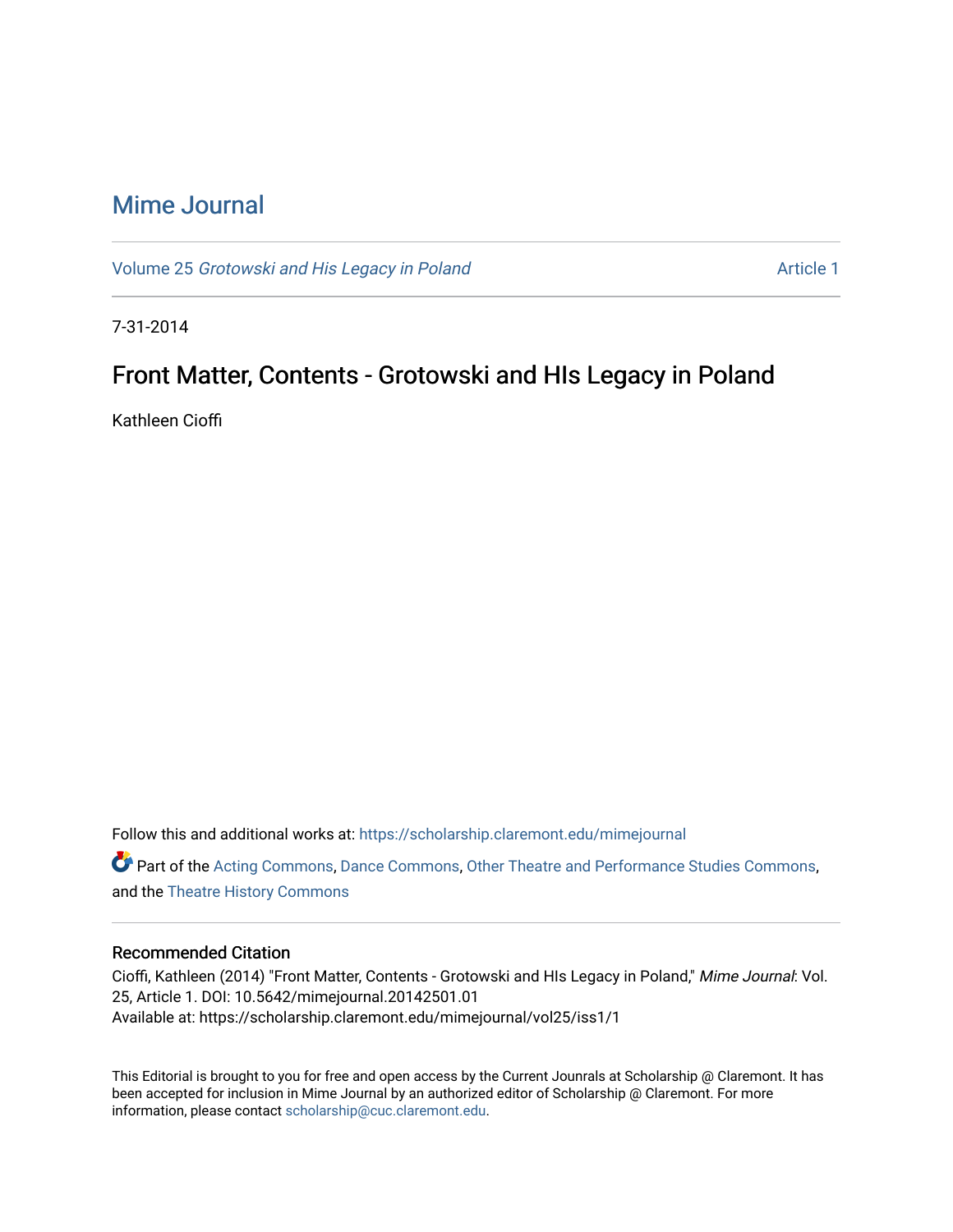MIME JOURNAL JULY 2014

# Grotowski and His Legacy in Poland

**Kathleen Cioffi, Editor**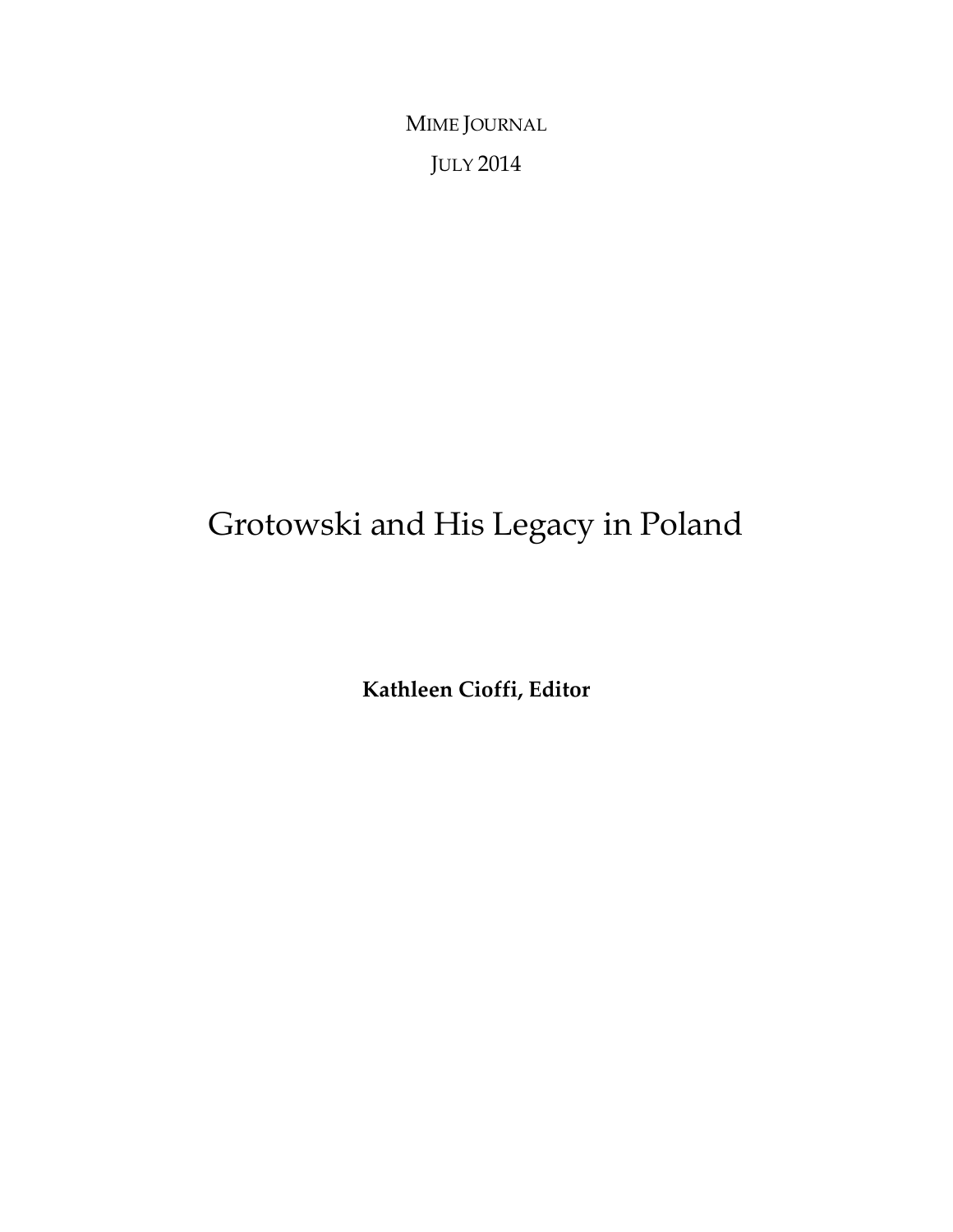### **Mime Journal is published by**

Claremont Colleges Library, Claremont, CA 91711

Copyright 2014

ISBN: 1-887482-06-7 ISSN: 2327-5650 online 0145-787X print

For back issues of the Mime Journal please contact:

Mary Rosier mary.rosier@pomona.edu

Pomona College Department of Theatre and Dance 300 E. Bonita Avenue, Claremont, CA 91711. +1.909.621.8186, Fax: +1.909.621.8780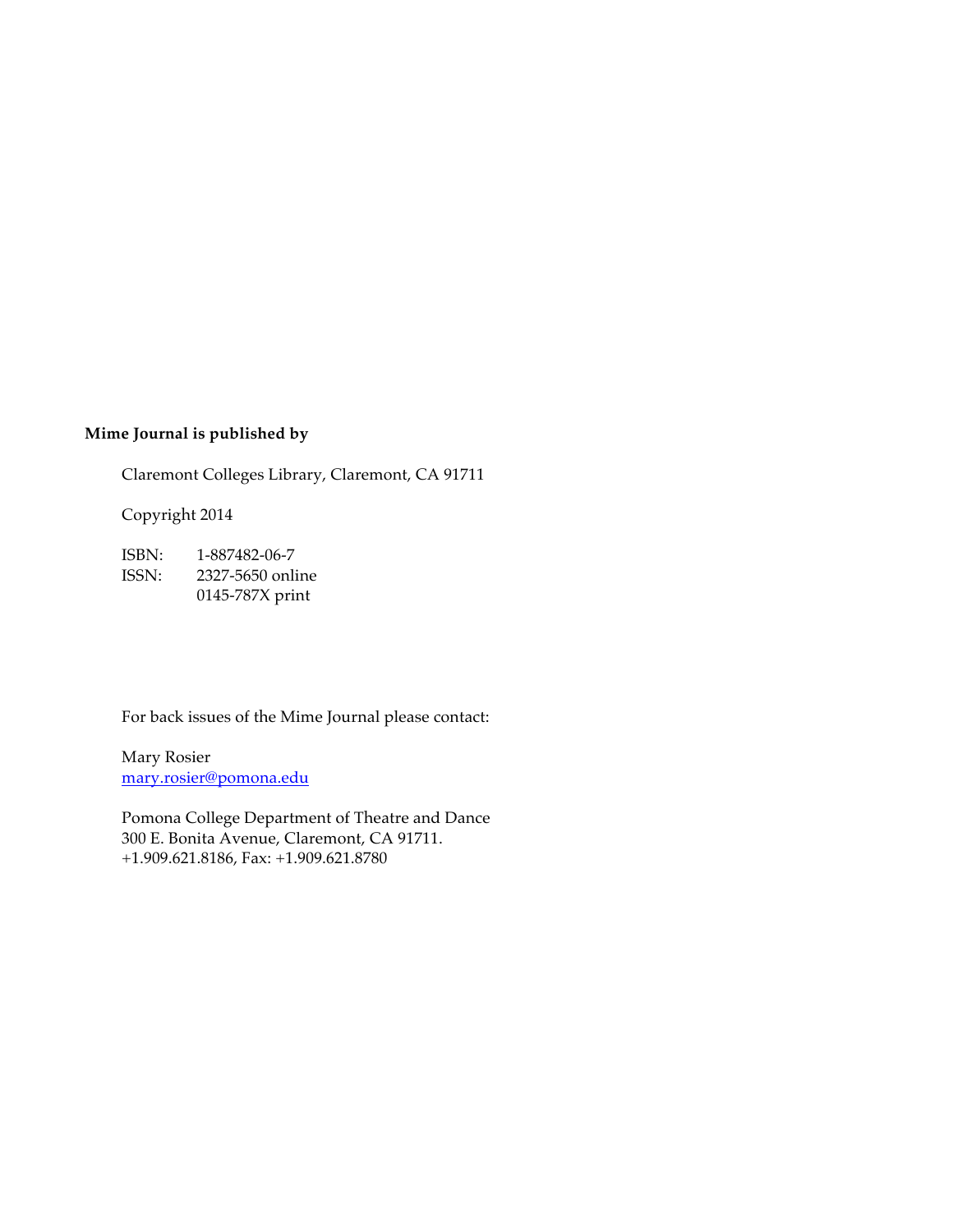### ACKNOWLEDGMENTS

This special issue of *The Mime Journal* has been very long in gestating, and there are many people to thank. First of all, thanks are due to Thomas Leabhart for proposing that I edit a special issue on Polish physical theatre, and for his support and encouragement throughout the process. Thanks also to the Grotowski Institue in Wrocław, Poland, for all their cooperation and helpfulness as well as for their excellent website, grotowski.net, which is the source of many of the hyperlinks in this volume. In addition, thank you to Gianna Benvenuto of Studium Teatralne in Warsaw, Marianna Wasik and Urzula Rybicka of Teatr Pieśń Kozła in Wrocław, Dr. Agnieszka Wójtowicz of Opole University, and Marcin Kęszycki of Teatr Ósmego Dnia in Poznań. I am also grateful to the translators, Eva Sobolevski and Maya Latynski. Thanks are also due to the Polish Cultural Institute in New York and Richard Schechner for deepening my understanding of Grotowski's work during the Year of Grotowski in 2009. And a big thanks to Joanna Klass, senior theatre expert at the Adam Mickiewicz Institute in Warsaw and artistic director of Arden2 in California, for introducing me to many of the people and theatre companies represented in this issue, as well as for introducing me to Eva.

Rena Mirecka's "Notebooks" and Zbigniew Osiński's introduction to the notebook entries were originally published in the volume *Podóż: Rena Mirecka—aktorka Teatru Laboratorium* [The Journey: Rena Mirecka—Theatre Laboratory Actress] (Wrocław: Ośrodek Badań Twórczości Jerzego Grotowskiego i Poszukiwań Teatralno-Kulturowych, 2005). They were translated and are being published in this special issue by permission of the Grotowski Institute, Rena Mirecka, and Zbigniew Osiński.

Juliusz Tyszka's article, "Jerzy Grotowski in Copenhagen: Three Encounters with the Sage," was first published as "Jerzy Grotowski w Kopenhadze—trzy spotkania z mędrcem" in the Katowice quarterly *Opcje*, no. 2 (June 1997) and later reprinted in Tyszka's book *Mistrzowie* [Masters] (Poznań: Wydawnictwo Naukowe UAM, 2006). It was translated and is being published in this edition by permission of Juliusz Tyszka.

Lech Raczak's article, "Madness and Method: Improvisation in the Theatre of the Eighth Day," was originally delivered as a lecture at the Grotowski Center in May 1997. It was later published in two parts as "Szaleństwo i metoda—improwizacja w Teatrze Ósmego Dnia" in the Warsaw periodical *Scena*, nos. 6 (2001) and 1 (2002), and has recently been reprinted in *Szaleństwo i metoda: 48 tekstów o teatrze* [Madness and Method: 48 Texts about Theatre] (Poznań: Miejskie Posnania, 2013). It was translated and is being published in this special edition by permission of Lech Raczak.

All the other articles and interviews were written or conducted especially for this issue, and I thank their authors, as well as all the photographers of the images we've used in the issue.

Kathleen Cioffi, Editor [Kathleen\\_Cioffi@press.princeton.edu](mailto:Kathleen_Cioffi@press.princeton.edu)

**Kathleen Cioffi** is a book editor at Princeton University Press, as well as a drama critic and theatre historian who writes frequently about Polish theatre. In the 1980s and early 1990s, she lived in Gdańsk, Poland, where she co-founded an English-language student theatre group that is today called Maybe Theatre<br>Company. The author of *Alternative Theatre in Poland, 1954–1989,* she h *Performance*, *Theatre Journal*, *Contemporary Theatre Review*, *Teatr* (Warsaw), and several anthologies. Her publications include the entry on Grotowski in the *Dictionary of Literary Influences: The Twentieth Century, 1914–2000*.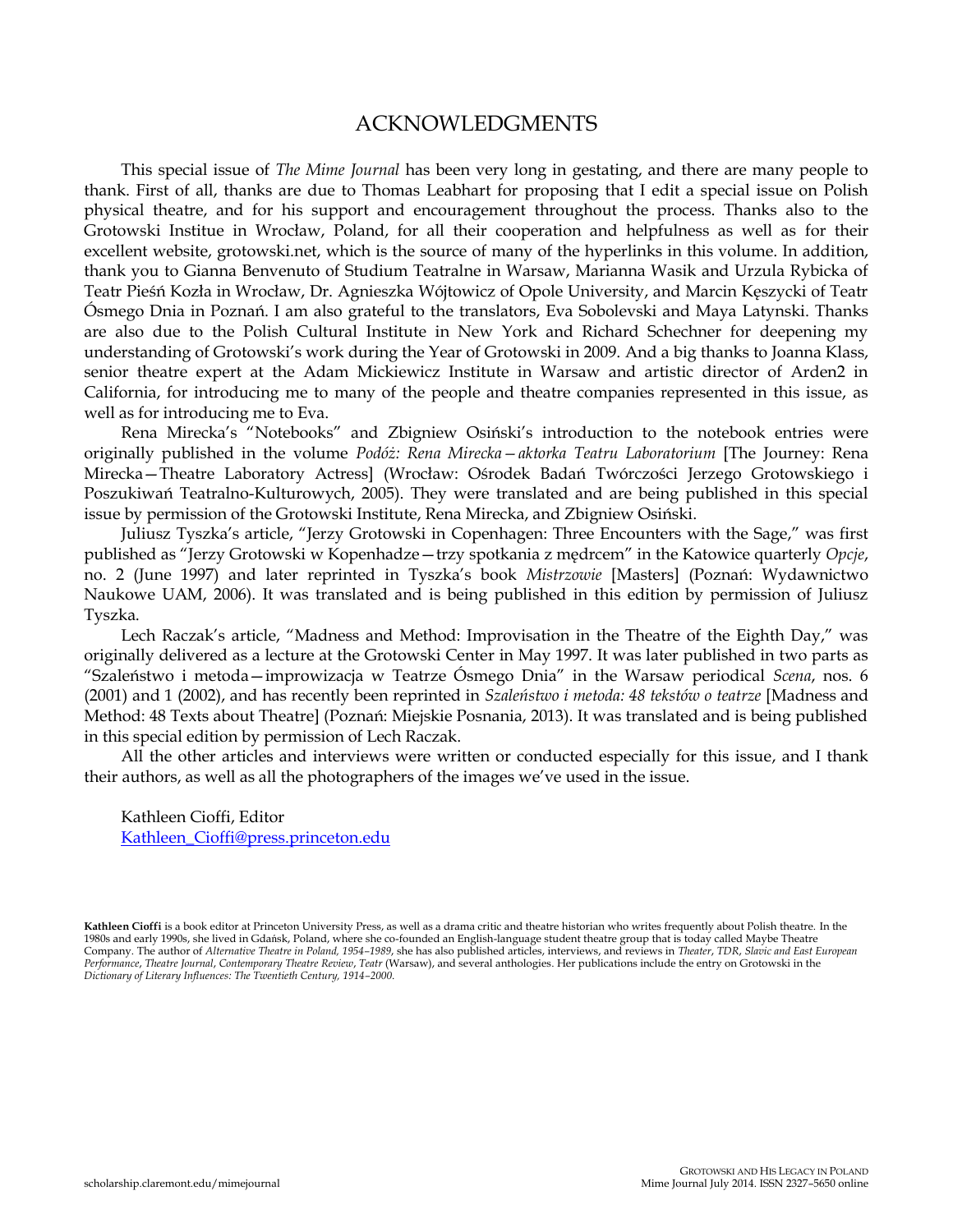### FOREWORD

Leaving Etienne Decroux's Corporeal Mime school and returning to the United States in 1972, I noticed a lack of English language texts about Decroux and his mentors Jacques Copeau, Charles Dullin, and Louis Jouvet, as well as his students and collaborators like Jean-Louis Barrault. Also at that time little or nothing existed in print on what we now call "devised" or "actor-centered" theatre. In 1974, using the word "mime" in its largest sense, we published the first issue of *Mime Journal*; since then it has been called "an excellent publication" by the *New York Times*, "unique and imaginative" by the *Library Journal* and "fat...glossy and essential reading" by *American Theatre.* 

At irregular intervals since 1974 *Mime Journal* has published 24 volumes:

Essays on Mime Mask Theatre New Mime in Czechoslovakia Jean-Gaspard Deburau Traditional Czech Marionette Theatre Etienne Decroux 80th Birthday Issue Jacques Copeau's Theatre School New Mime in North America New Mime in Europe Noh/Kyogen Masks and Performance Words on Mime by Etienne Decroux Canadian Post-Modern Performance In/Sights: Moore Photographs, 1972-1988 California Performance/Volume 1 California Performance/Volume 2 Words on Decroux Incorporated Knowledge Theatre and Sport Words on Decroux 2 Transmission An Etienne Decroux Album Theatre East and West Revisited Essays on François Delsarte The Dynamo-Rhythm of Etienne Decroux and his Successors

With changing times and new technology, convenience of publication and the possibility of reaching a wider audience move us to adopt this on-line iteration of *Mime Journal.* You may order back issues from Amazon and from the Theatre Department of Pomona College in Claremont, California.

We encourage your questions, suggestions, and submissions.

Thomas Leabhart, Editor [tleabhart@pomona.edu](mailto:tleabhart@pomona.edu)